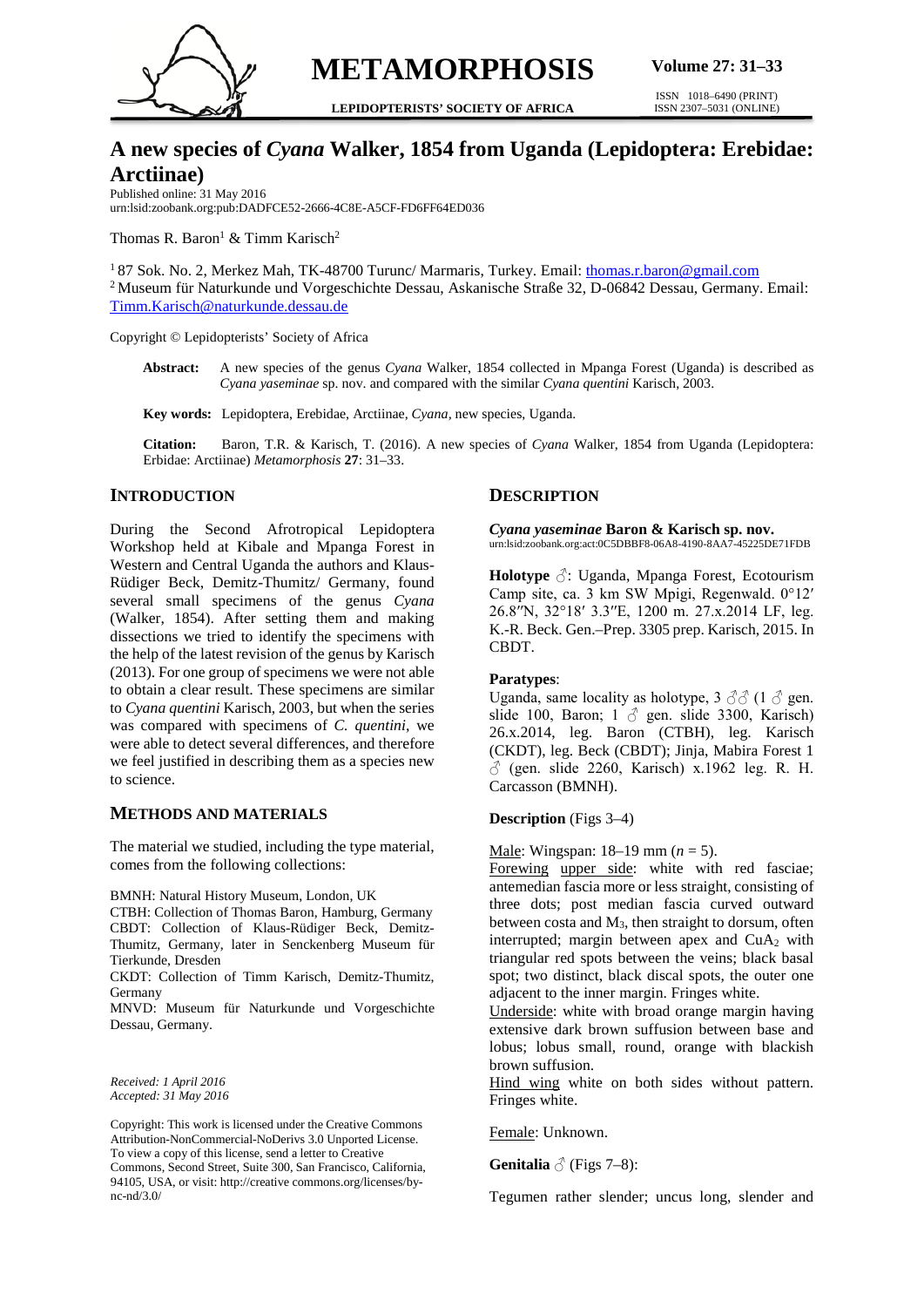conical; valva broad, costa arched medially; cucullus moderately long but narrow, at the tip only short and rounded; sacculus rather broad; processus strongly sclerotized, long, strongly curved inwards; juxta on both sides with delicate thorns on a dorso-ventrally arched, hemispherical bulges; between these bulges well sclerotized. Aedeagus very short and broad; vesica with slightly sclerotized fields and areas of minute teeth; tube at one side with a stronger sclerotization.

#### **Diagnosis**:

*Cyana yaseminae* sp. nov. is similar to *C. quentini* (Figs 1–2). In general adults of *C. yaseminae* are larger than *C. quentini* (six examined specimens). Furthermore, in *C. quentini* the discal spots are parallel to the inner margin of the forewing, while in *C. yaseminae* sp. nov. the outer discal spot is closer to the dorsum. On the underside, the costa from base to lobus is dark orange with strong black suffusion in *C. yaseminae* sp. nov.; whereas in *C. quentini* it is light orange. The first pair of legs in *C. yaseminae* sp. nov. are deep orange, often with blackish-brown intermixed; whereas in *C. quentini* they are pale orange.

In the male genitalia the uncus of *C. yaseminae* sp. nov. is more slender than in *C. quentini* (Figs 5–6). In *C. quentini* the sclerotization of the sacculus is narrowed at the base of the process, whereaas in *C. yaseminae* sp. nov. the sclerotization of the sacculus has the same width from base to the process. The process of *C. yaseminae* sp. nov. is more strongly bent and more heavily sclerotized than in *C. quentini*. The margin of the juxta between the hemispherical bulges is also more strongly sclerotized and broader in *C. yaseminae* sp. nov., whereas in *C. quentini* it is membranous and narrower. The saccus in *C. quentini* is more triangular and slightly rounded, in *C. yaseminae* sp. nov. rectangular. The tube of the aedeagus is slightly narrower in *C. yaseminae* sp. nov. than in *C. quentini*, and the distal sclerotization is stronger.

**Etymology**: This new species is named after the daughter of the first author – Yasemin.

#### **Distribution and habits**

The record from Mabira (Jinja, Mabira Forest, gen. slide 2260, Karisch) X.1962, R. H. Carcasson (BMNH), as mentioned under *C. quentini* in Karisch (2013), has to be allocated to the new species. Our specimens were detected in Mpanga Forest, an isolated secondary rain forest in densely populated areas, which although disturbed has still retained a high diversity of Lepidoptera species. The most common tree species are: Cannabaceae – *Celtis gomphophylla* Baker, *C. mildbraedii* Engl., *C. zenkeri* Engl., Meliaceae – *Trichilia prieuriana* A. Juss., Moraceae – *Antiaris toxicaria* Lesch., *Morus mesozygia* Stapf, *Trilepisium madagascariense* DC., Sapotaceae - *Mimusops bagshawei* S. Moore, *Pouteria altissima* (A. Chev.)

Baehni but at least 205 different tree and shrub species occur (Bahati & Mwangi, 1999; Davenport *et al.*, 1996).

Both Mpanga Forest, south-west of Kampala and Mabira Forest, east of Kampala in Uganda, are at a similar altitude and in an area climatically influenced by Lake Victoria. The annual precipitation of 1500 mm is comparatively low for rain forests, and therefore these forests are more or less intermediate between mixed moist semi-evergreen and peripheral semi-evergreen Guineo-Congolian rain forests (Bush *et al*., 2011). All current records of *C. quentini* are from much further to the West in Central Africa.

#### **ACKNOWLEDGEMENTS**

For their support during the work of the second author in the collection of BMNH in London we thank Martin Honey and Geoff Martin; for material for examination Klaus-Rüdiger Beck (Demitz-Thumitz). Perpetra Akite (Makerere University Kampala) and David Agassiz (Weston-super-Mare) are thanked for organising the Lepidoptera Workshop in Uganda; and we are grateful to the authorities of that country for their courtesy. Barry Goater of Chandler's Ford is thanked for his help with linguistic adjustments.

## **LITERATURE CITED**

- BAHATI, J. & MWANGI, E. 1999. *Institutions and the condition of Tropical Moist Forests of Central Uganda.* Working paper, under: http://dlc.dlib.indiana.edu/dlc/bitstream/handle/ 10535/5640/Institutions%20and%20the%20con dition%20of%20tropical%20moist%20forests.p df?sequenc  $e=1$  (read 15.ii.2016)
- BUSH, M., FLENLEY, J. & WILLIAM, G. 2011. *Tropical Rainforest Responses to Climatic Change*. Springer Berlin, Heidelberg, 454 pp.
- DAVENPORT, T., HOWARD, P. & DICKINSON, C. (eds) 1996. *Mpanga, Zika and Mpigi District Forest Reserves Biodiversity Report.*  Unpublished paper from the Forest Department Uganda, Kampala, ii+133 pp.
- KARISCH, T. 2013. Taxonomic revision of the African *Cyana*-species (Lepidoptera: Arctiidae, Lithosiinae). *Esperiana* **18**: 39–198, plates 15– 19.
- WALKER, F. 1854: *List of the specimens of Lepidopterous Insects in the Collection of the British Museum, Part II. Lepidoptera, Heterocera*. Edward Newman, London, pp. 279- 581.